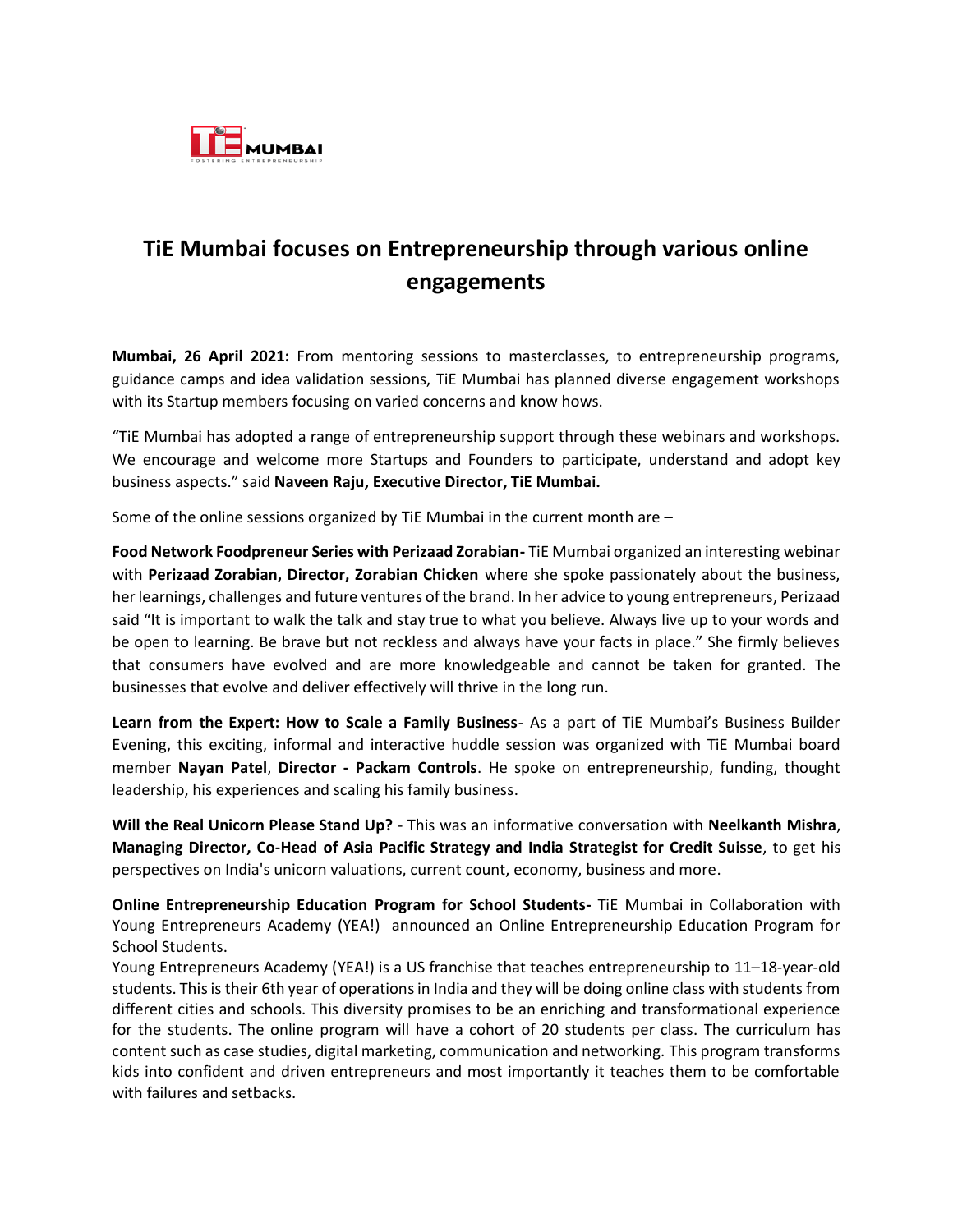

**How Fintech Startups can achieve regulatory & PCI DSS compliance on AWS-** Security and Compliance have been one of the key considerations for the Fintech companies in payments and lending space. RBI has new guidelines on Digital Payment Security Controls and Payment Aggregators/Payment Gateways. This session, talked about how payment and lending startups organizations can use AWS to inherit security controls and use AWS services to achieve regulatory compliance and industry compliance including PCI DSS and PCI 3DS.

**Idea Validation Hotline with Amit Patel - Managing Director, PitchRight Ventures-** It is said that "Nothing can stop the power of an IDEA whose time has come" but it is also critical to validate if YOUR IDEA has the POWER in it, for sustainable execution & growth, before you move on and start-up! To facilitate IDEA VALIDATION, this mentoring format, had been designed for all aspiring, budding, early-stage entrepreneurs who have a business Idea/concept.

**Business Guidance Camp**- This is a part of the many mentoring programs at TiE Mumbai. BGC is one on one mentoring session with a mentor - who is a senior entrepreneur/ professional to address a business challenge that an entrepreneur is facing and obtain strategic guidance and advice on the same.

**Maharashtra Health Hackathon - MH²**- TiE Mumbai is partnering with **Government of Maharashtra** in organizing the first ever Maharashtra Health Hackathon from **April 23rd-25th, 2021**. This event is also supported by partners like MIT Hacking Medicine, National Health Mission – Maharashtra, Action COVID-19 Team (ACT), WeSchool, BETiC IIT Bombay, Mumbai University, SNDT University and RiiDL.

Under the hackathon participants will get to present their ideas in 4 tracks, namely: *Vaccination & Immunization, Affordable Diagnostic Tools, Responsive Emergency Services and Medical Devices for Improving Neonatal Care*.

Necessary mentorship support will be provided throughout the event. The winning teams will get opportunities to develop proof of concept and pre-incubation support to nurture their ideas. Post successful development of proof of concept, the teams will get opportunities to pitch the solutions to industry players for raising seed fund for prototype development.

**All You Need To Know About SPAC's-** SPAC's is the new emerging vehicle for listing and fundraising for businesses. This expert session with **Amit Singhal**, Founder, Sitare Foundation and Ex-Uber & Google will answer all questions on Special Purpose Acquisition Vehicle - history, structure, benefits, SPAC as fundraising strategy, prep work & How to go about it. The session is scheduled on April 29, 2021 and will be moderated by **Ranu Vohra**, Board Member, TiE Mumbai and Co-Founder and Executive Vice Chairman, Avendus Capital.

Some sessions further planned in the month are-

- **Masterclass on Finance for Non-Finance Founders** with **Shrirang Tambe-** Founder & CEO of ORIGA Leasing
- **Investor of the Month Vatsal Kanakiya,** Principal & CTO, 100x.VC